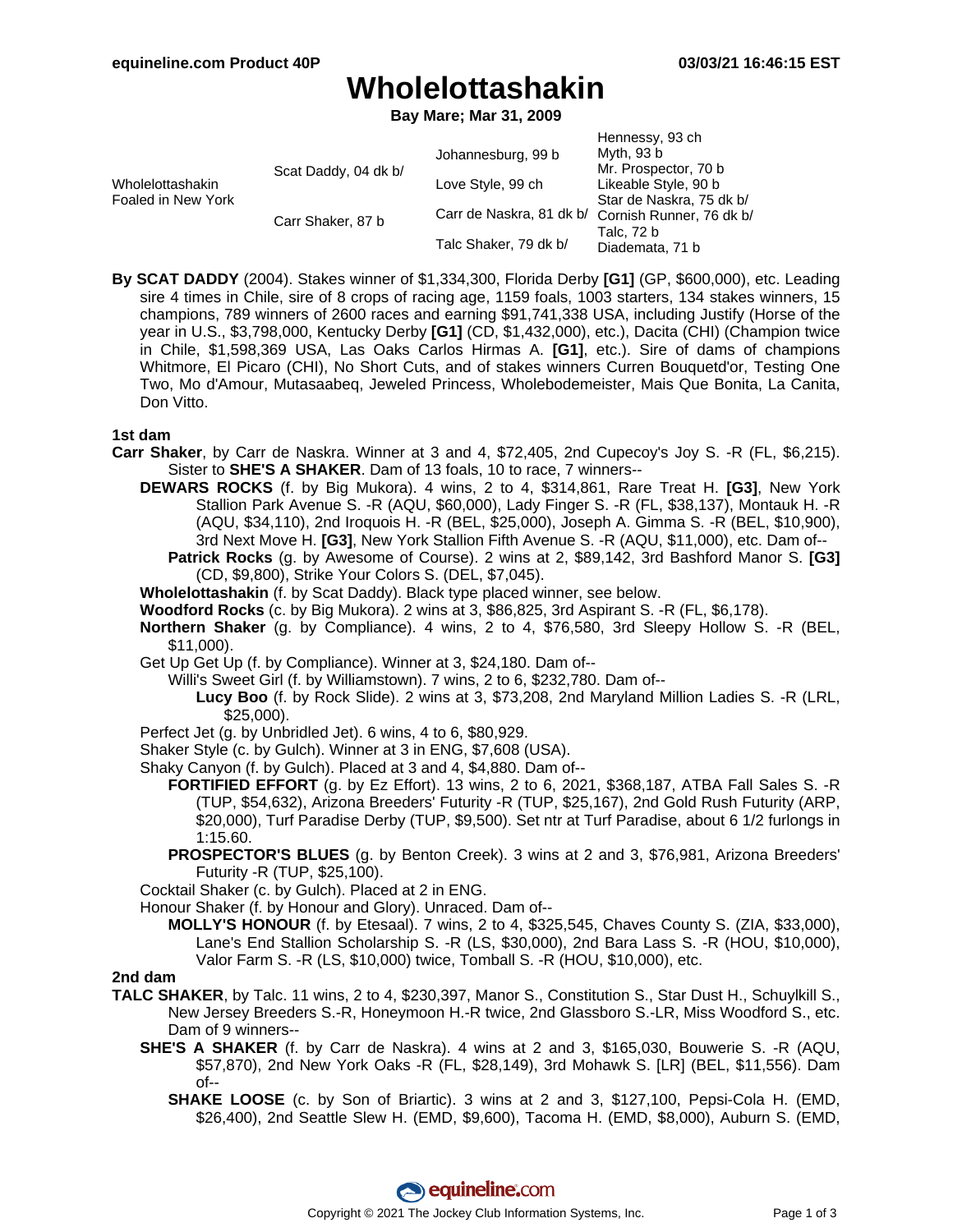## **Wholelottashakin**

## **Bay Mare; Mar 31, 2009**

\$7,000), FOX Sports Network H. (EMD, \$7,000), etc.

- Polish Vodka (f. by Katowice). Winner at 3, \$13,552. Dam of--
	- **Gdanz Xpress** (g. by Liberty Gold). 5 wins, 2 to 4, \$47,112, 3rd Premio Esmeralda S. (EMD, \$6,750).

**Carr Shaker** (f. by Carr de Naskra). Black type placed winner, see above.

- Mt Airy Lass (f. by Carr de Naskra). Winner at 3, \$14,166. Dam of--
	- **TIN SMITHEN** (g. by The Name's Jimmy). 12 wins, 2 to 7, \$262,593, Groovy S. -R (HOU, \$30,000), 2nd Texas Horse Racing Hall of Fame S. -R (RET, \$20,000), Friendship S. -R (LAD, \$18,126), No Le Hace S. (RET, \$5,000), 3rd Labor Day H. [L] (MNR, \$8,558), etc.
	- **VICTORY ROAD** (f. by Ikari). 3 wins at 2, \$93,016, La Senorita S. [L] (RET, \$60,000). Dam of--
		- **NOISY FEET** (f. by Tapit). 4 wins, 2 to 4 in NA , \$205,854 (USA), College of New Jersey S. (MTH, \$42,000), 2nd Miss Woodford S. (MTH, \$14,000). Producer.
		- **TOUCHING BEAUTY** (f. by Tapit). 3 wins at 2 and 3, \$183,166, Comely S. **[G3]** (AQU, \$60,000), 2nd Matron S. **[G2]** (BEL, \$50,000), Silent Turn S. (AQU, \$13,250). Dam of--
			- **Corps of Discovery** (g. by Unbridled's Song). 3 wins, 2 to 4, \$73,026, 3rd West Virginia Legislature Chairman's Cup S. (MNR, \$10,000).
		- **Tritap** (c. by Tapit). 2 wins at 3, \$155,936, 2nd San Fernando S. **[G2]** (SA, \$30,000). Set ntr at Churchill Downs, 1 3/16 miles in 1:58.12. Sire.
- One for My Baby (g. by Peaks and Valleys). 6 wins, 3 to 8, \$166,257.
- Matts Marq (g. by Marquetry). 7 wins, 3 to 6, \$101,799.
- Shake It Up Baby (g. by Corporate Report). 4 wins at 3, \$77,083.
- Editors Shake (f. by Editor's Note). 2 wins at 3, \$39,835. Producer.
- Salt Shaker (g. by Carr de Naskra). 6 wins, 3 to 5, \$33,319.
- American Icon (f. by Corporate Report). Winner at 3 and 4, \$25,513. Producer.
- Geraldine (f. by Deputy Minister). Unraced. Dam of--
	- **SANDPILE** (c. by Cure the Blues). 3 wins in 4 starts at 3, \$104,580, New York Stallion Times Square S. -R (AQU, \$60,000). Sire.
	- **Deputy Shaker** (c. by Thunder Rumble). 4 wins in 8 starts, 3 to 5, \$113,262, 2nd New York Stallion Times Square S. -R (AQU, \$20,000), 3rd Kings Point H. -R (AQU, \$8,932).

#### **3rd dam**

DIADEMATA, by Ribocco. 4 wins at 3 and 4, \$27,195. Half-sister to **Royal Friesian** (\$48,934, 3rd Clarendon S.-R). Dam of 6 winners--

- **TALC SHAKER** (f. by Talc). Black type winner, see above.
- Bobaloubar (f. by Talc). 7 wins, 2 to 4, \$39,293. Dam of--

Our Country Dancer (f. by Citidancer). Unraced. Dam of--

- **MY SWEET NATALIE** (f. by Bring the Heat). 4 wins in 7 starts at 2 and 3, \$127,166(USA), GTOBA Juvenile Filly Turf Dash S. -R (CRC, \$45,000), Catcharisingstar S. (CRC, \$30,000). Producer.
- Crafty Reply (c. by Crafty Prospector). 2 wins at 3, \$45,420.
- First to Strike (g. by Crafty Prospector). 9 wins, 3 to 9, \$44,937.
- Shakers Sister (f. by Talc). 3 wins at 3 and 5, \$36,295. Producer.
- Believe the Gold (f. by Believe the Queen). 4 wins, 3 to 5, \$15,165.
- Finally Named (f. by Talc). Unraced. Dam of--
	- **J W'S BEST BET** (g. by Sir Richard Lewis). 6 wins at 2 and 3, \$171,613, Louisiana Champions Day Juvenile S. -R (FG, \$42,000), Texas Open Futurity -R (RET, \$39,977), Inaugural H. (EVD, \$18,000), 2nd Louisiana Futurity -R (FG, \$14,202), 3rd D. S. "Shine" Young Memorial Futurity -R (EVD, \$15,000), etc.

### **4th dam**

- **Icy Reply**, by Nearctic. 5 wins at 2 and 3, \$15,370, 2nd Star Shoot S., 3rd Selene S. Sister to **COOL RECEPTION** (\$153,477, Champion 2-year-old in Canada, Coronation Futurity, etc.), half-sister to **CIBOULETTE** (\$54,131, 2nd hwt. filly at 2 on Canadian Free Hand., Duchess S., etc.), **BREEZY ANSWER** (Princess Elizabeth S., etc.). Dam of 7 winners, including--
	- **Royal Friesian** (c. by King Emperor). 8 wins, 2 to 5, \$48,934, 3rd Clarendon S.-R.
	- Diademata (f. by Ribocco). See above.
	- D'Icy (f. by Lord Durham). Winner at 2, \$8,390.
		- **Rootie Kazootie** (c. by Sunny's Halo). Winner at 2, \$46,362, 2nd Yearling Sales S. -R (NP,